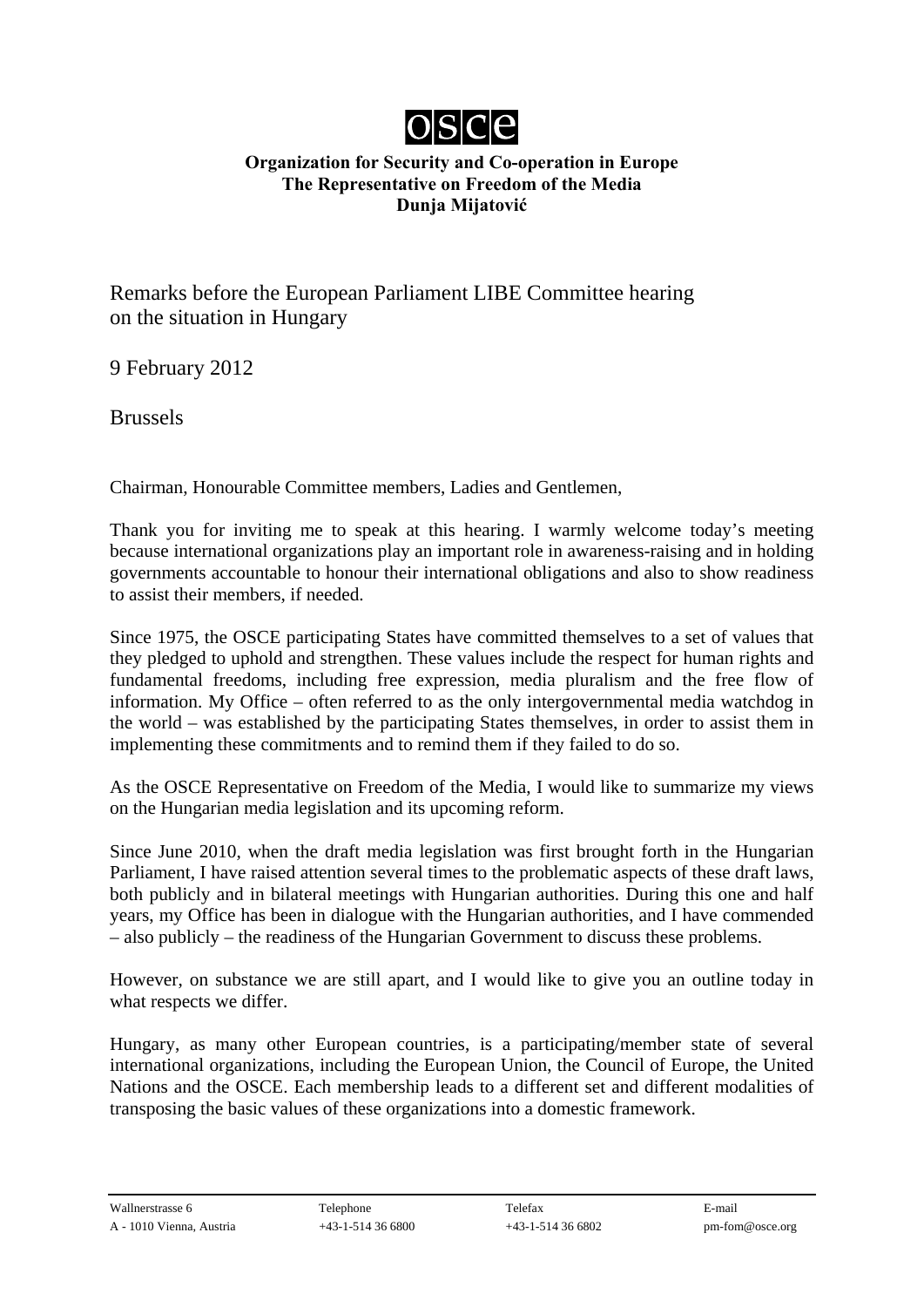Against the background of Hungary's commitments as an OSCE participating State, I regard the following steps essential in order to bring the Hungarian media laws in line with international good practices:

Following the decision of the Hungarian Constitutional Court, the media legislation must be amended by 31 May 2012. Hungary should use this as an opportunity to legislate at a level of international best practices.

My Office stands ready to assist Hungary in this important reform. I am currently waiting to receive the new draft laws, as agreed with Minister of State for Government Communication, Zoltan Kovacs, during our recent meeting in Vienna.

However, other provisions of the media legislation also need to be changed.

- First, the process to elect the head and members of the Media Authority and the Media Council needs to be modified.
- Second, there are serious concerns over the financial and editorial independence of public service media, including the possibility to restrict content based on vague definitions in the laws.
- Third, the threat of high fines for breaching the laws must also be addressed. The fines nourish a self-censoring attitude among media professionals and have a chilling effect.
- Fourth, and this is more of a recommendation in the field of good practices and not per se an OSCE obligation, the Hungarian Government has decided to safeguard the media legislative package with a two-thirds (constitutional) majority against any changes in the future. No one contests the legitimacy of such a move. However, one should ask: Is it far-sighted to cement a legal framework in such a way, especially when we are all witnessing the rapid changes of media in content and technology? I believe the answer given to this question has come from media freedom advocacy groups from all over the world, including from the UN and the Council of Europe.
- Fifth, we have seen that the Hungarian government has a selective approach as to which international obligations to honour. We have seen Hungary respond to some criticism voiced by the European Commission. We were assured that the criticism voiced by the Constitutional Court will be addressed. Commitments and obligations stemming from membership in other international organizations, such as the OSCE, the UN and the CoE have not been responded to. Europe and European nations should lead by example if they want other countries to engage in reform.

Media pluralism, which is the expression of a multitude of opinions, is a vital OSCE commitment and a prerequisite for media freedom. We should never forget that too many nations in Europe know that, like democracy, free media and free expression are not given once and for all. They need to be constantly justified, reaffirmed and strengthened. That is why it is my firm belief that European Union countries should lead by example.

The next steps: